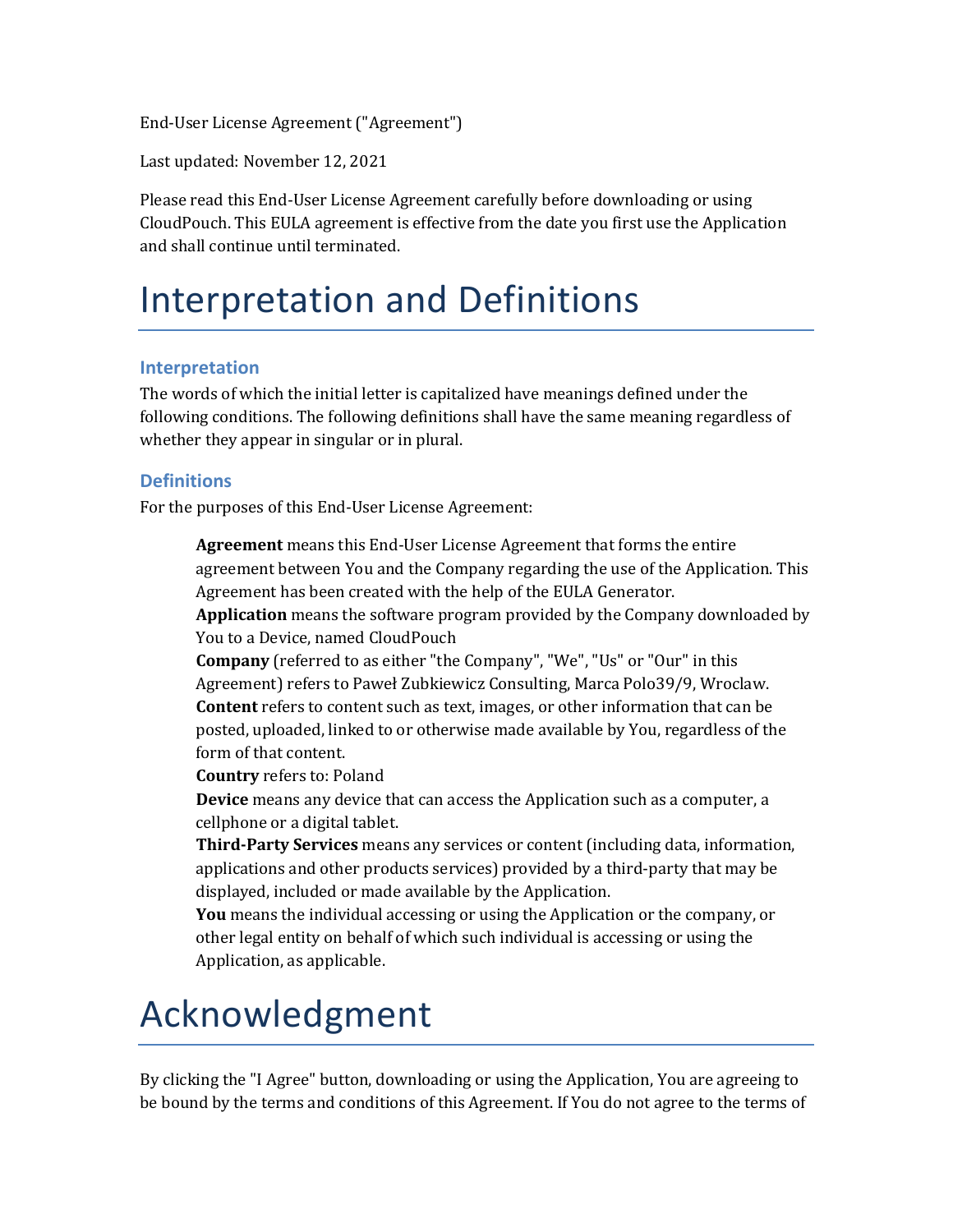this Agreement, do not click on the "I Agree" button, do not download or do not use the Application.

This Agreement is a legal document between You and the Company and it governs your use of the Application made available to You by the Company.

The Application is licensed, not sold, to You by the Company for use strictly in accordance with the terms of this Agreement.

### License

#### **Scope of License**

The Company grants You a revocable, non-exclusive, non-transferable, limited license to download, install and use the Application strictly in accordance with the terms of this Agreement.

The license that is granted to You by the Company is solely for your personal & commercial purposes strictly in accordance with the terms of this Agreement.

# Third-Party Services

The Application may display, include or make available third-party content (including data, information, applications and other products services) or provide links to third-party websites or services.

You acknowledge and agree that the Company shall not be responsible for any Third-party Services, including their accuracy, completeness, timeliness, validity, copyright compliance, legality, decency, quality or any other aspect thereof. The Company does not assume and shall not have any liability or responsibility to You or any other person or entity for any Third-party Services.

You must comply with applicable Third parties' Terms of agreement when using the Application. Third-party Services and links thereto are provided solely as a convenience to You and You access and use them entirely at your own risk and subject to such third parties' Terms and conditions.

# Term and Termination

This Agreement shall remain in effect until terminated by You or the Company. The Company may, in its sole discretion, at any time and for any or no reason, suspend or terminate this Agreement with or without prior notice.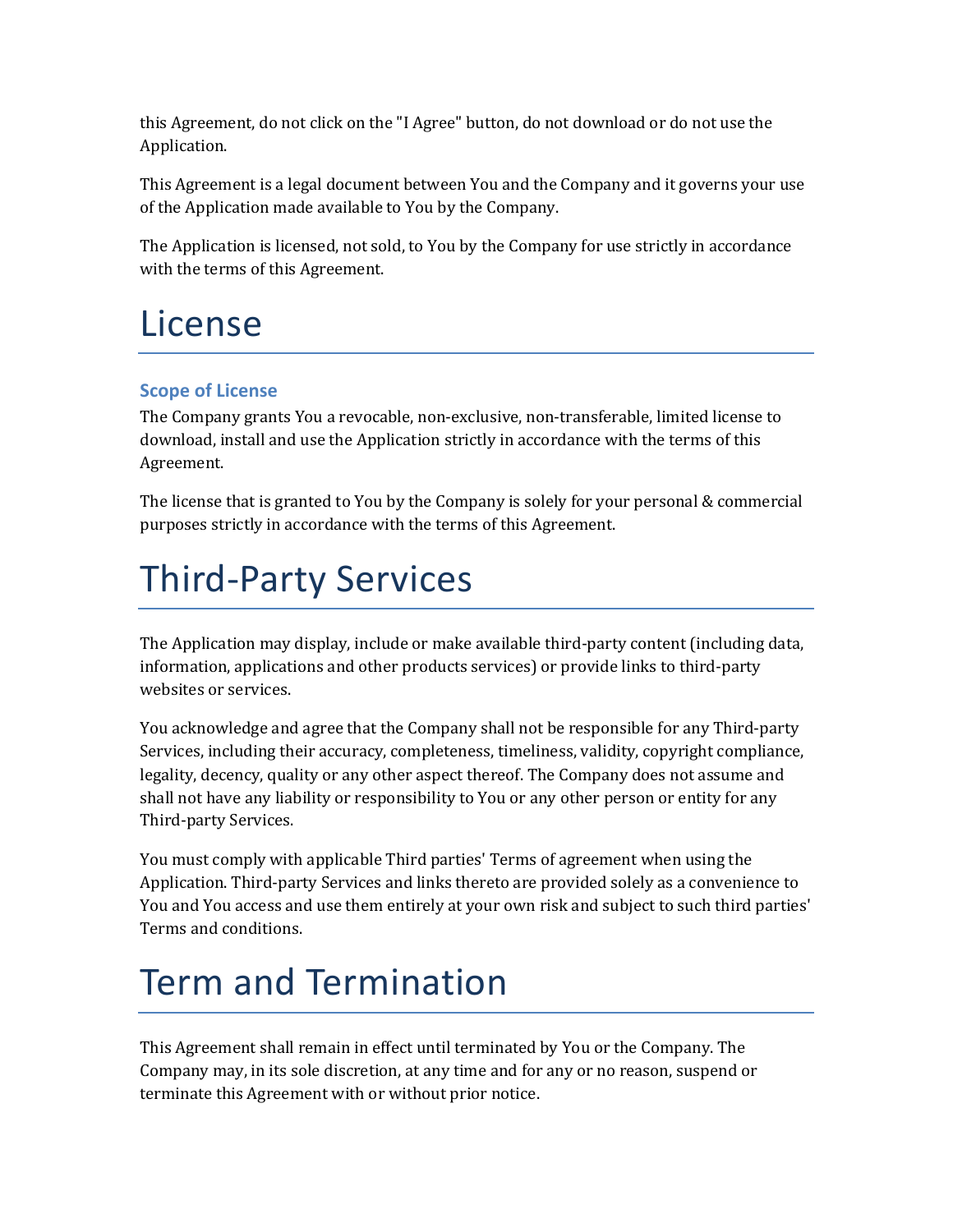This Agreement will terminate immediately, without prior notice from the Company, in the event that you fail to comply with any provision of this Agreement. You may also terminate this Agreement by deleting the Application and all copies thereof from your Device or from your computer.

Upon termination of this Agreement, You shall cease all use of the Application and delete all copies of the Application from your Device.

Termination of this Agreement will not limit any of the Company's rights or remedies at law or in equity in case of breach by You (during the term of this Agreement) of any of your obligations under the present Agreement.

# Indemnification

You agree to indemnify and hold the Company and its parents, subsidiaries, affiliates, officers, employees, agents, partners and licensors (if any) harmless from any claim or demand, including reasonable attorneys' fees, due to or arising out of your: (a) use of the Application; (b) violation of this Agreement or any law or regulation; or  $(c)$  violation of any right of a third party.

### No Warranties

The Application is provided to You "AS IS" and "AS AVAILABLE" and with all faults and defects without warranty of any kind. To the maximum extent permitted under applicable law, the Company, on its own behalf and on behalf of its affiliates and its and their respective licensors and service providers, expressly disclaims all warranties, whether express, implied, statutory or otherwise, with respect to the Application, including all implied warranties of merchantability, fitness for a particular purpose, title and noninfringement, and warranties that may arise out of course of dealing, course of performance, usage or trade practice. Without limitation to the foregoing, the Company provides no warranty or undertaking, and makes no representation of any kind that the Application will meet your requirements, achieve any intended results, be compatible or work with any other software, applications, systems or services, operate without interruption, meet any performance or reliability standards or be error free or that any errors or defects can or will be corrected.

Without limiting the foregoing, neither the Company nor any of the company's provider makes any representation or warranty of any kind, express or implied:  $(i)$  as to the operation or availability of the Application, or the information, content, and materials or products included thereon; (ii) that the Application will be uninterrupted or error-free; (iii) as to the accuracy, reliability, or currency of any information or content provided through the Application; or  $(iv)$  that the Application, its servers, the content, or e-mails sent from or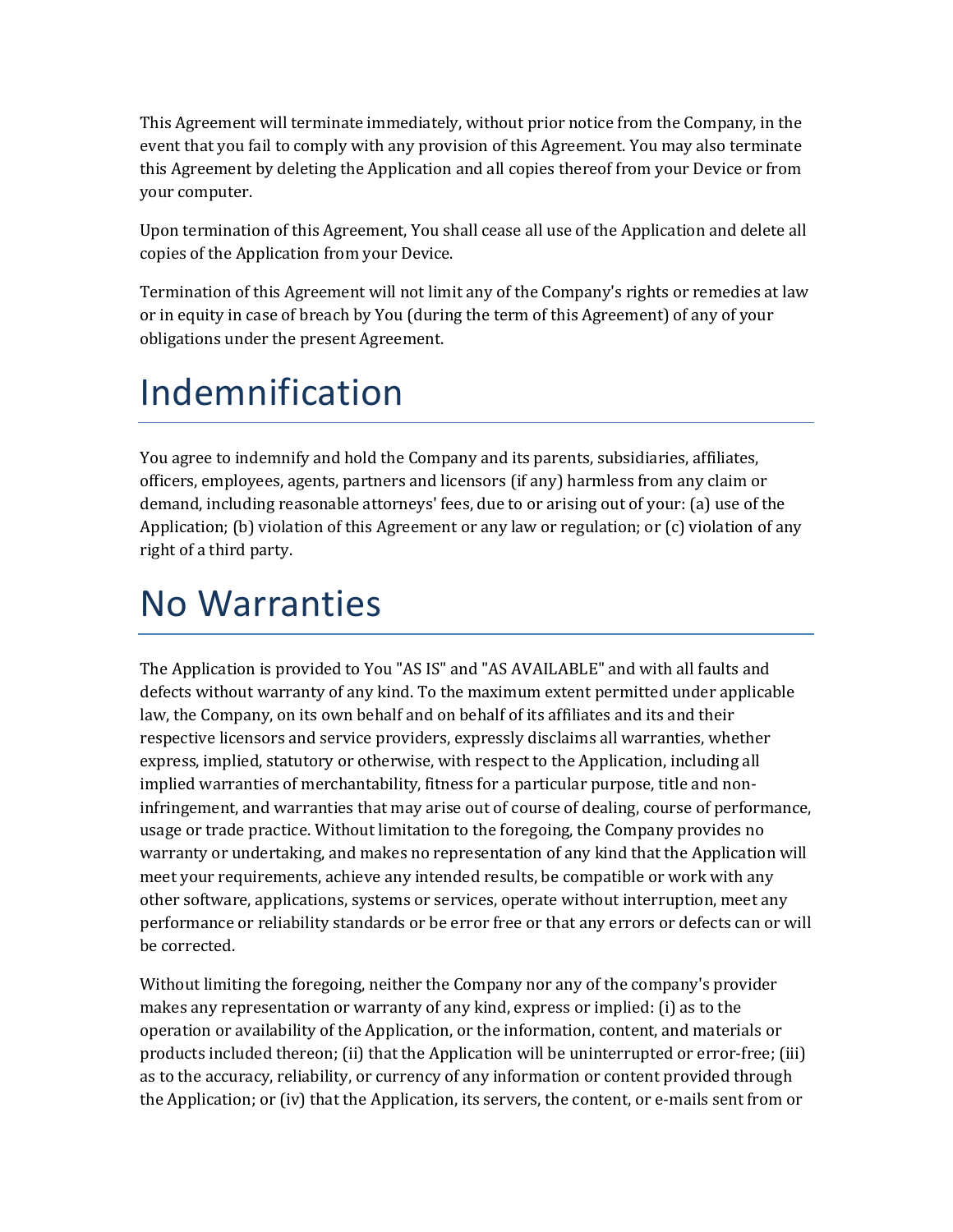on behalf of the Company are free of viruses, scripts, trojan horses, worms, malware, timebombs or other harmful components.

Some jurisdictions do not allow the exclusion of certain types of warranties or limitations on applicable statutory rights of a consumer, so some or all of the above exclusions and limitations may not apply to You. But in such a case the exclusions and limitations set forth in this section shall be applied to the greatest extent enforceable under applicable law. To the extent any warranty exists under law that cannot be disclaimed, the Company shall be solely responsible for such warranty.

# Limitation of Liability

Notwithstanding any damages that You might incur, the entire liability of the Company and any of its suppliers under any provision of this Agreement and your exclusive remedy for all of the foregoing shall be limited to the amount actually paid by You for the Application or through the Application or 100 USD if You haven't purchased anything through the Application.

To the maximum extent permitted by applicable law, in no event shall the Company or its suppliers be liable for any special, incidental, indirect, or consequential damages whatsoever (including, but not limited to, damages for loss of profits, loss of data or other information, for business interruption, for personal injury, loss of privacy arising out of or in any way related to the use of or inability to use the Application, third-party software and/or third-party hardware used with the Application, or otherwise in connection with any provision of this Agreement), even if the Company or any supplier has been advised of the possibility of such damages and even if the remedy fails of its essential purpose.

Some states/jurisdictions do not allow the exclusion or limitation of incidental or consequential damages, so the above limitation or exclusion may not apply to You.

# Severability and Waiver

### **Severability**

If any provision of this Agreement is held to be unenforceable or invalid, such provision will be changed and interpreted to accomplish the objectives of such provision to the greatest extent possible under applicable law and the remaining provisions will continue in full force and effect.

#### **Waiver**

Except as provided herein, the failure to exercise a right or to require performance of an obligation under this Agreement shall not effect a party's ability to exercise such right or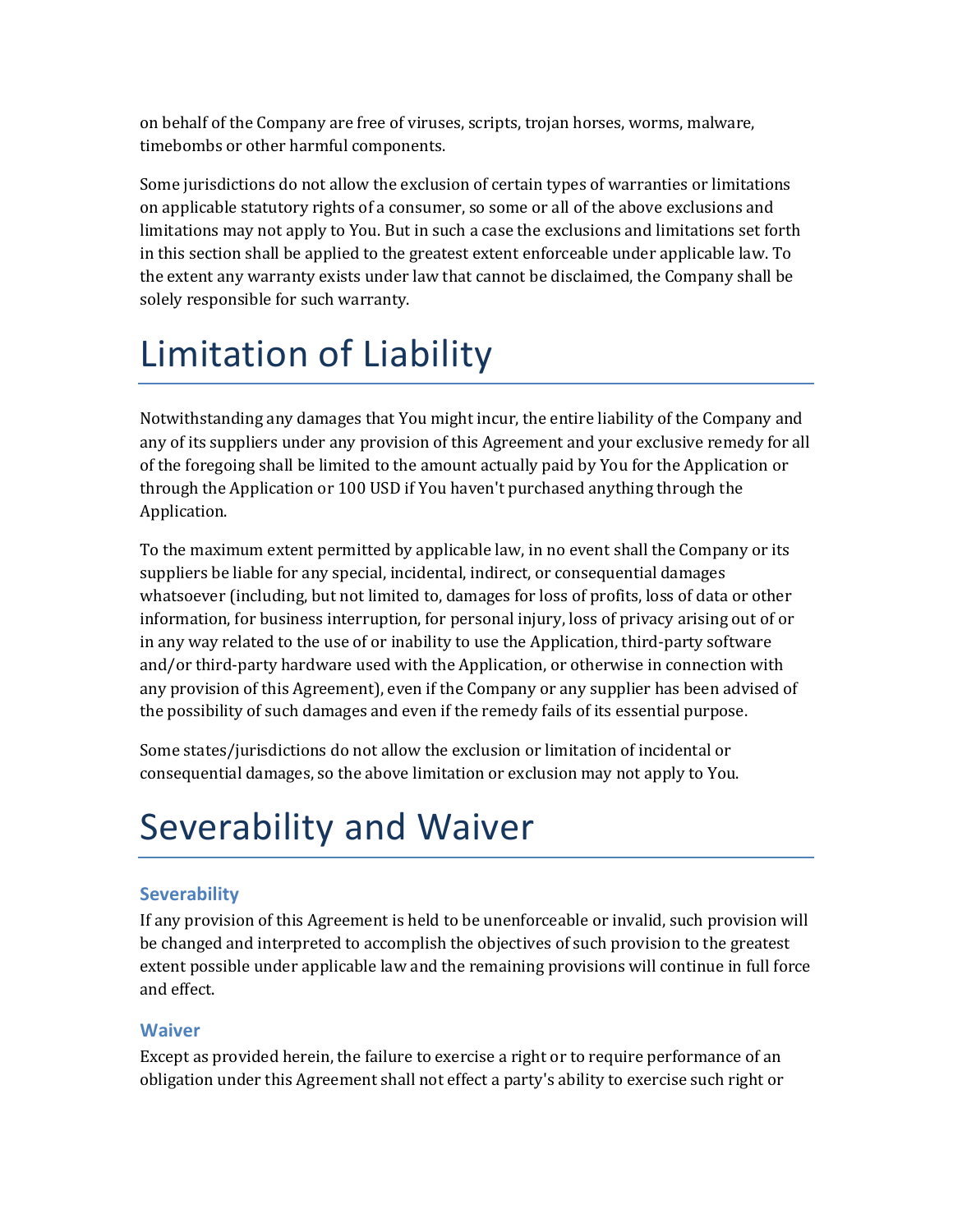require such performance at any time thereafter nor shall be the waiver of a breach constitute a waiver of any subsequent breach.

# Product Claims

The Company does not make any warranties concerning the Application.

## United States Legal Compliance

You represent and warrant that (i) You are not located in a country that is subject to the United States government embargo, or that has been designated by the United States government as a "terrorist supporting" country, and (ii) You are not listed on any United States government list of prohibited or restricted parties.

# Changes to this Agreement

The Company reserves the right, at its sole discretion, to modify or replace this Agreement at any time. If a revision is material we will provide at least 30 days' notice prior to any new terms taking effect. What constitutes a material change will be determined at the sole discretion of the Company.

By continuing to access or use the Application after any revisions become effective, You agree to be bound by the revised terms. If You do not agree to the new terms, You are no longer authorized to use the Application.

# Governing Law

The laws of the Country, excluding its conflicts of law rules, shall govern this Agreement and your use of the Application. Your use of the Application may also be subject to other local, state, national, or international laws.

# Entire Agreement

The Agreement constitutes the entire agreement between You and the Company regarding your use of the Application and supersedes all prior and contemporaneous written or oral agreements between You and the Company.